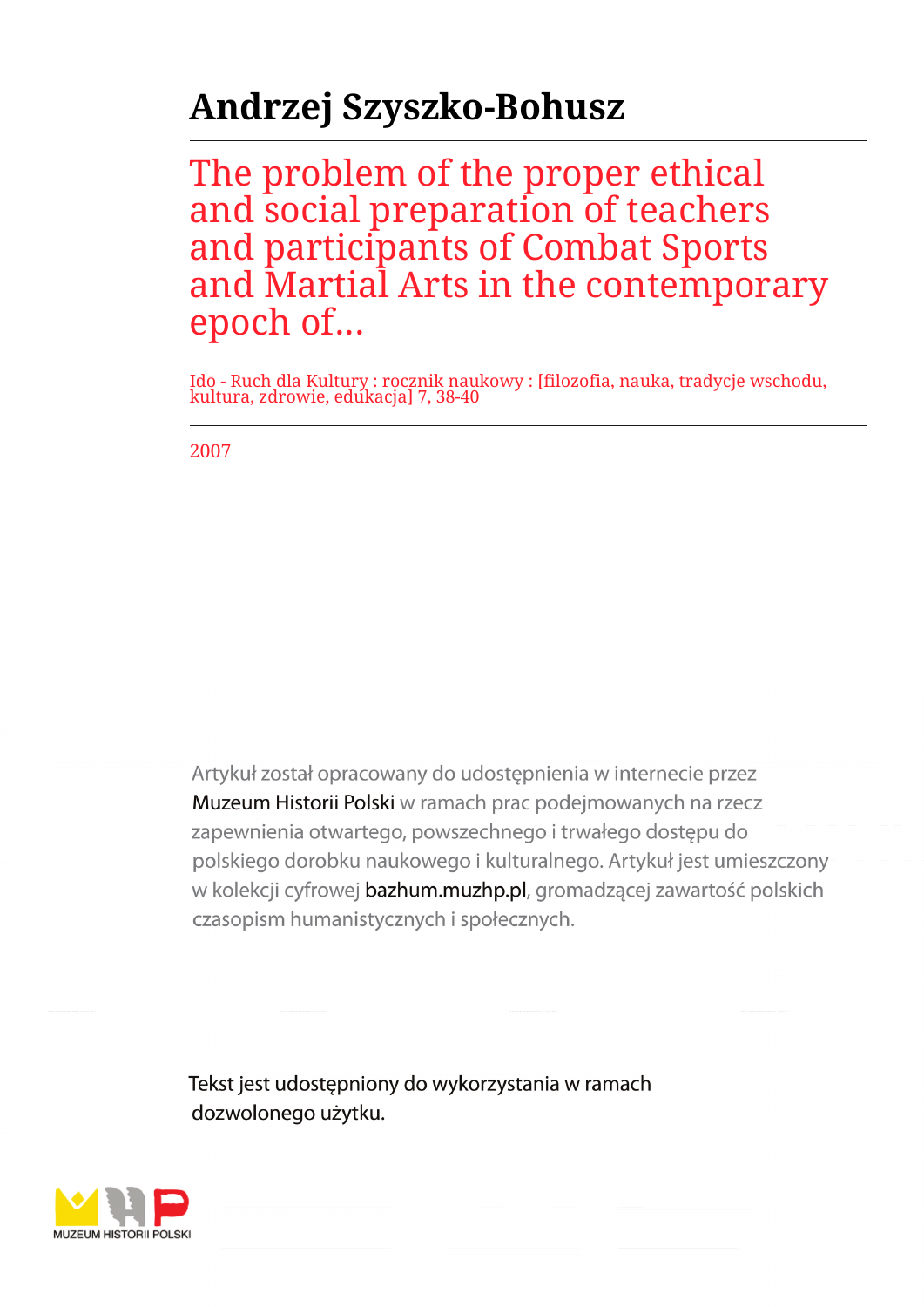Prof. dr hab. Andrzej Szyszko-Bohusz jest wybitnym humanistą, badaczem tradycji mistycznych różnych kultur i obszaru praktyk psychofizycznych. Od lat współpracuje z Redakcją IRK-MC zarówno jako autor ważnych prac, jak też w roli członka Rady Naukowej i Komisji Etycznej SIP. Publikujemy jego pracę będącą tematem referatu na I Światowym Kongresie Naukowym Sportów Walki i Sztuk Walki.

ANDRZEJ SZYSZKO-BOHUSZ

Krakowska Szkoła Wyższa im. Andrzeja Frycza Modrzewskiego Akademia Wychowania Fizycznego im. Bronisława Czecha w Krakowie, Kraków (Polska) Address: Celerowska 16/29, 31-414 Kraków, Poland

# **The problem of the proper ethical and social preparation of teachers and participants of Combat Sports and Martial Arts in the contemporary epoch of globalisation, science and technology / Problem właściwego etycznego i społecznego przygotowania nauczycieli i uprawiających sporty walki i sztuki walki w epoce globalizacji, nauki i technologii**

Submission: 30.09.2006, acceptance: 23.11.2006

Key words: adept of the martial arts, personality, crisis and antinomies of civilization, education of the martial arts adept

## **I. The dangerous situation of the contemporary epoch of globalization, science and technology. Profound antinomies and triple danger crisis. Ways of the rescue**

The epoch of globalization, scientific and technological civilization has had a great deal of unique achievements in education, technical development, medicine, in many spheres of the human activity. Yet in many fields of our life it has brought a very serious threat of disaster and total self-destruction. The contemporary epoch of globalization, scientific and technological development is characterized by profound antinomies evident in unequal access to distribution of goods, educational achievements and culture. This discrepancy can clearly be seen in the realm of lofty humanitarian idea and their implementation in the field of politics, economies, social practice and pedagogy. These serious antinomies have lead to a triple danger crisis in the hub of the science and technology civilization: axiological, ethical, and social-moral, as well as to related crisis such as ecological, and the one without the precedence in the history of education – pedagogical. This profound pedagogical crisis has been fully related to nowa day's problem of the ethical and social preparation of teachers, trainers and participants of Combat Sports and Martial Arts in the epoch of globalization, science and technology. To rescue mankind, thus, to escape from the utter annihilation is to raise to the upper level of moral and social awareness through modern, holistic and humanistic pedagogy embracing all the stages of education, also in the field of Combat Sports and Martial Arts. Such an educational process should lead the society of *globalization*, science and technology to realization of **responsibility for future fate of the globe**. One of the ways leading to this aim is the proper, humanistic and holistic, anticipating idea of globalization carried out by the countries of the world, as well as modern pedagogy, taking into account the view of the future.

First of all hunger and poverty in various parts of the world should be alleviated and then, totally reduced, human rights should be fully respected, antinomies and basic crisis should be reduced. The highest ideas created by humanity during the history of mankind, as workshop of God, nobility, honor, honesty, courage, generosity, modesty, patience, endurance, service for all suffering injustice should be fully realized and respected in the modern holistic pedagogy united with Combat Sports and Martial Arts. The teachers, trainers and participants of Combat Sports and Martial Arts should **firmly act against the threat of the global nuclear war and expansion of terrorism.** According to above-mentioned states the problem of the proper ethical and social preparation of teachers, trainers and participants of Combat Sports and Martial Arts has the fundamental [meaning. It](http://meaning.lt/) has been strictly connected with the Olympic principle of fair play as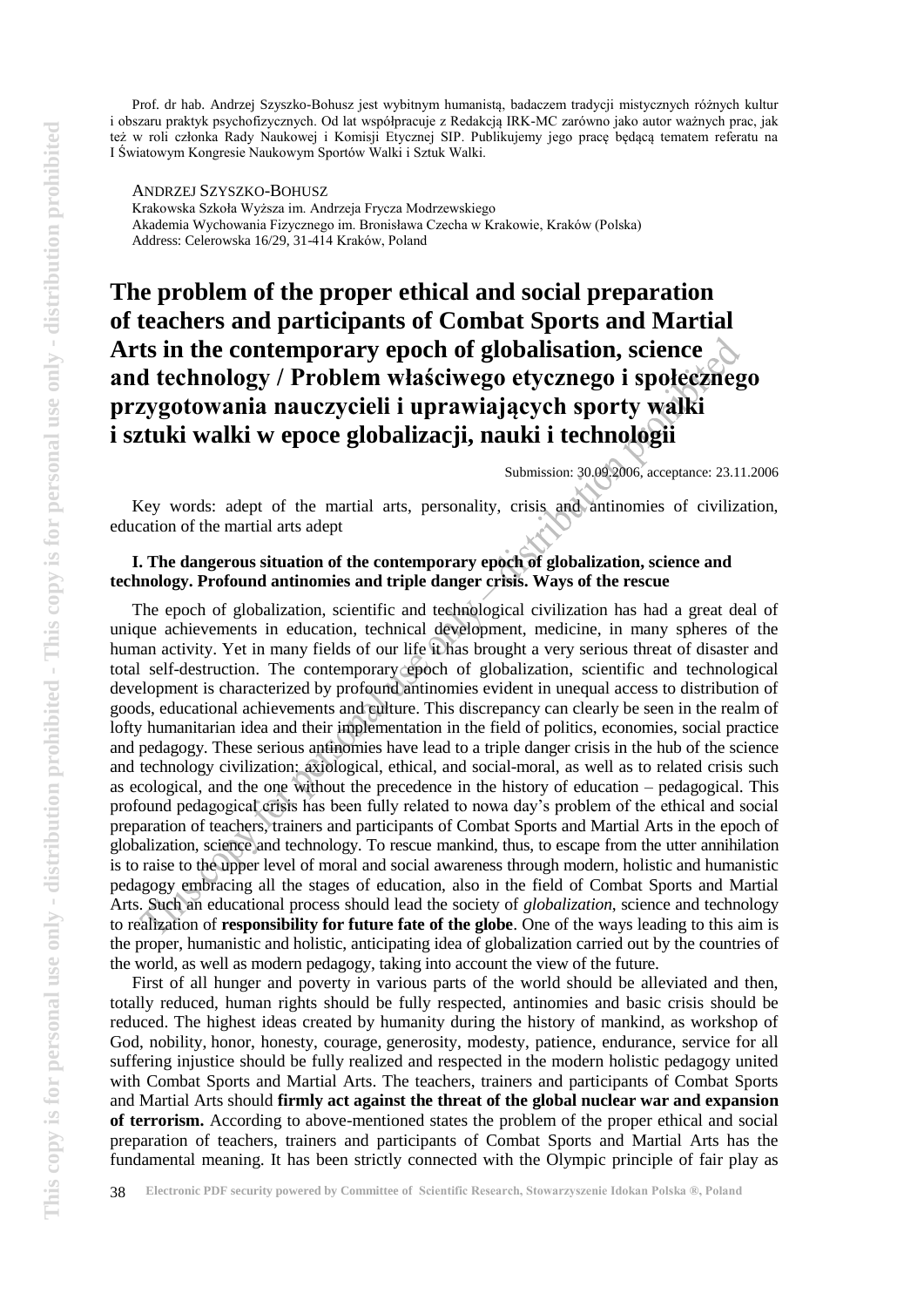well as **Holistic Pedagogy** and **Theory of Genetic Immortality** invented by the author of presented report.

### **II. The main features of the Polish national character related to Combat Sports and Martial Arts**

Before we try to explain the peculiarity of the Combat Sports and Martial Arts related to Polish participants, we must first shortly describe the main features of the Polish national character.

"Poles are a rather curious kind of people, with brilliant minds and many contrasting traits in their psyche which makes them easily discernible from the representatives of other nationalities of the world. Deeply concealed in the recesses of the heart of nearly every one of us there is a strong longing to act in an unprecedented great way, to perform heroic deeds, high above the level of the average human behavior. This strong desire seems to be the dominating feature of the Polish national character and there are in our history many examples testifying to it. In the whole world there are perhaps not so many nations who could boast of having had in their past so much of heroism, so many deeds of unsurpassed greatness, so numerous examples of desperate fightings carried on without any hope to win, and with only one alternative  $-$  to die. Out of the innumerable regiments of the many armies of all the continents of the world there were the Polish ones who took part in the last war many a "Samossiera gorge" though the very fact of fighting in given circumstances was universally found mad and so indeed it was; mad in the unparalleled impetus and mad in the nearly absolute contempt of death, which – in the case of fighting Poles – seemed to be rather a negation of its reality.

An average citizen of Poland is acting spontaneously, on impulse, and does not show much patience in circumstances making this demand on him. His passionate nature sets him often afire with strong, violent feelings. His is not a cautions behavior of a self-controlled, reflecting person. Falsehood and treason are alien to him. Occasionally he displays not a small amount of practical sense and this capacity is often accompanied – quite unexpectedly – by a strong inclination to lead a contemplative kind of life, detached and self-collected, by an intuitive sensitiveness to the super sensuous phenomena, to the Reality existing far beyond the reach of human mind and the keenest philosophical speculation.

Polish people love life, they are wondering at it, often by stand amazed before its richness, unexpected heights, & depths and are spontaneous in their responses, not trying to find out why they react in such a way. Life seems to them to be an unexplored shoreless ocean, an incredible phenomenon, an entrancing adventure, ravishingly interesting. But they are not always so highly tuned. Sometimes they are apt to feel discontent and indifference, reluctance and wrath in many circumstances of their life but this seems to be caused by boredom, by the sense of void, of the emptiness of life. Unfortunately these uncommon feelings seem to play at present all over the world a constantly augmenting role. As if in defiance to the incessantly growing nervousness and swift pace of life to the stormy development and progress in civilization and technics, to radio and television attempting to alleviate and make more agreeable the course of human existence – boredom puts its heavy mark nearly on every department of our life. This formidable foe, the old spleen in contemporaneous disguise, caused by the shallowness and impoverishment of the spiritual life all over the world annihilates the joy of living, transforms the glorious, unique, luminous spiritual Reality into the panorama of the dusty streets of our cities, into the weariness of the work of small clerks in the offices. Polish people are afraid of boredom; they have it in abomination, as they know that it destroys the most vital desire of every human being – the longing for happiness.

And that is why every man and every woman who – by the mere force of their individuality – are capable of restoring to people happiness and peace of mind – these values being just the antithesis of deadening routine and tumultuousness of the present life-will unavoidably win the highest appreciation and deep affection of Polish people" [Szyszko-Bohusz 1963].

The above-mentioned short characteristics of the Polish national character helps more fully and deeply understand the peculiarity of Combat Sports and Martial Arts related to young Polish participants of these nobly achievements. It also shows clearly the great meaning of the proper ethical and social preparation of teachers and trainers of Combat Sports and Martial Arts and their moral authority for fighting youth. This real authority has been strictly related to the level of understanding the peculiarity of the personality and Polish national character.